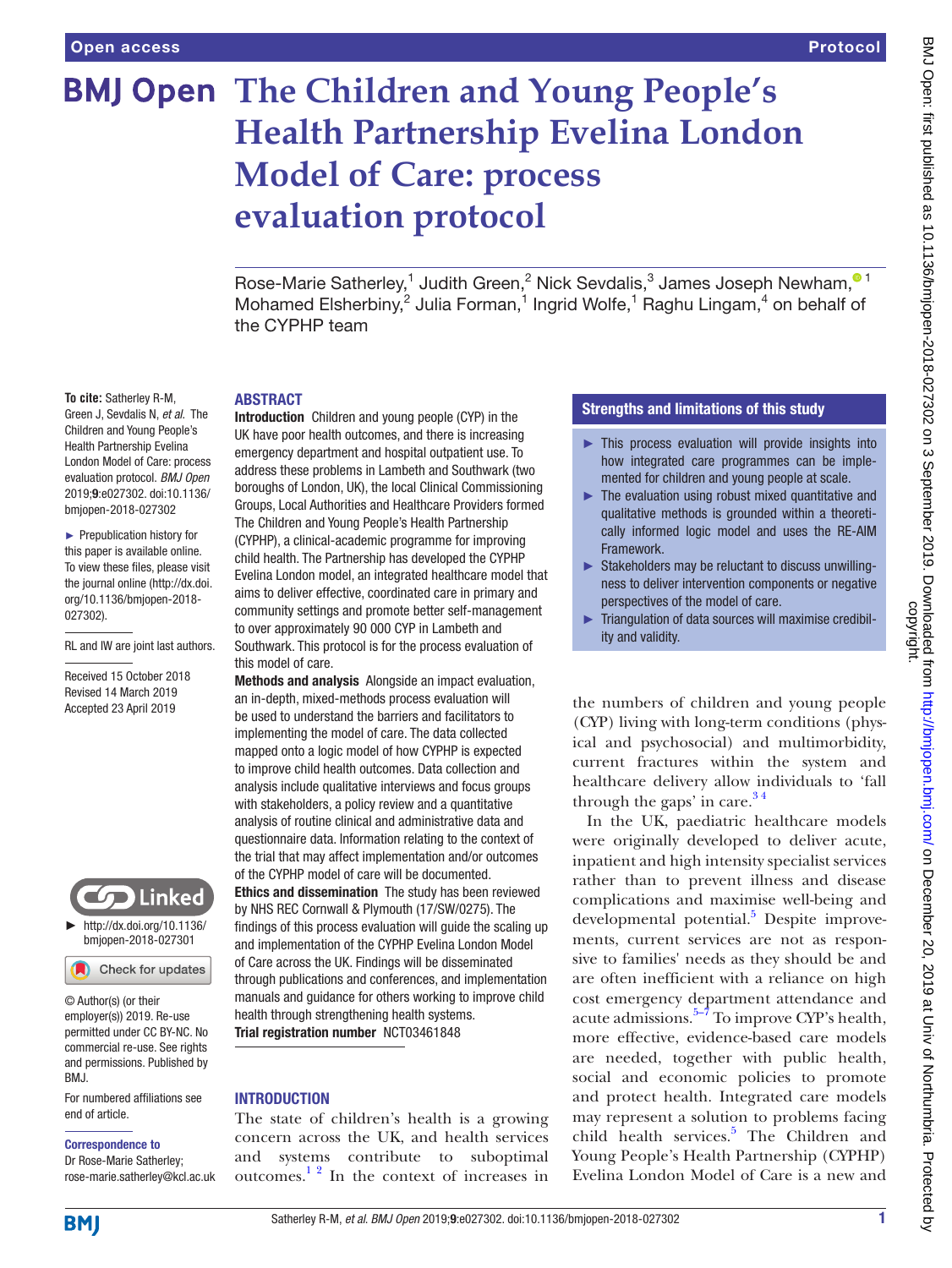integrated model of care for CYP that is part of a health systems strengthening programme.

This paper describes the protocol for a mixed methods process evaluation, embedded within a clustered randomised controlled trial (cRCT), to assess the impact of a complex intervention to integrate and improve healthcare for CYP (the CYPHP Evelina London Model of Care). CYPHP will deliver services to over approximately 90 000 CYP in Lambeth and Southwark, two of the most deprived boroughs in the UK. There is a lack of comprehensive rigorous evidence about integrated models of care for CYP; the evaluation of the CYPHP Evelina London model of care will help fill this evidence gap by providing information on effectiveness and the process of implementing integrated models of care. This process evaluation aims to complement the cRCT of outcomes, $\frac{8}{3}$  $\frac{8}{3}$  $\frac{8}{3}$ to understand how and why the CYPHP Evelina London Model of Care achieved its outcomes and to inform stakeholders about how the CYPHP Evelina Model of Care could be implemented in other settings.

# The intervention: The Children and Young People's Health Partnership (CYPHP) Evelina London Model of Care

The CYPHP Evelina London Model of Care is a complex model comprising several interventions for CYP (0–16 years) and service providers. The aim of all interventions within the CYPHP Evelina London Model of Care is to improve CYP health, healthcare quality, and strengthen the health system.

To facilitate the design and operationalisation of the programme, the measurement and analysis of the implementation and outcomes of the CYPHP Evelina London Model of Care, the components of the programme have been conceptualised as a theoretical framework (or logic model; see [figure](#page-1-0) 1). The theoretical framework has been guided by the WHO health systems building blocks concept<sup>[9](#page-6-4)</sup> and was developed using workshop methods with the CYPHP programme team and wider stakeholders. The framework in [figure](#page-1-0) 1 shows how the CYPHP guiding principles (eg, early intervention and prevention) and health system building blocks (eg, technology) are reflected in outputs (eg, interventions and targeted/ universal services), that are in turn reflected in outcomes (eg, improved child health).

The interventions within this framework were guided by the Theoretical Domains Framework  $(TDF)$ ,<sup>10</sup> which describes 12 behavioural domains which interventions may target to influence behaviour change. In brief, the targeted and universal interventions within the CYPHP Model have been designed to target barriers to effective management of physical, mental, and social determinants of health at both the service-provider and patient-level to maximise behaviour change. In our accompanying paper, the hypothesised active components of each individual intervention have been mapped onto the TDF to evidence the proposed mechanisms of action through which the intervention may become effective.<sup>[8](#page-6-3)</sup> In addition, the mechanism of action across the whole programme, at the service provider, family, and system level is detailed in [figure](#page-1-0) 1.

Providing care that is responsive to CYP's needs will be achieved through roll-out of several universal and targeted services, examples of which are described below:

- ► *Universal Services*: interventions for all eligible CYP and service providers in Lambeth and Southwark.
	- *Education and Training*: training to improve awareness of difficulties within CYP's health and provision of young person-friendly training to service providers and school staff. These interventions aim to increase provider knowledge and skills, to improve delivery of CYP healthcare.
	- *CYPHP Clinics*: integrated child health clinics run by General Practitioners (GPs) and local 'Patch



<span id="page-1-0"></span>Figure 1 Theoretical Framework for the CYPHP Evelina London Model of Care; [x] represents process indicators which are detailed in [table 1.](#page-4-0) The CYPHP Evelina London Model of Care provides numerous universal and targeted services; the interventions described here are provided as an example and are not exhaustive. CYP, children and young people; CYPHP, The Children and Young People's Health Partnership.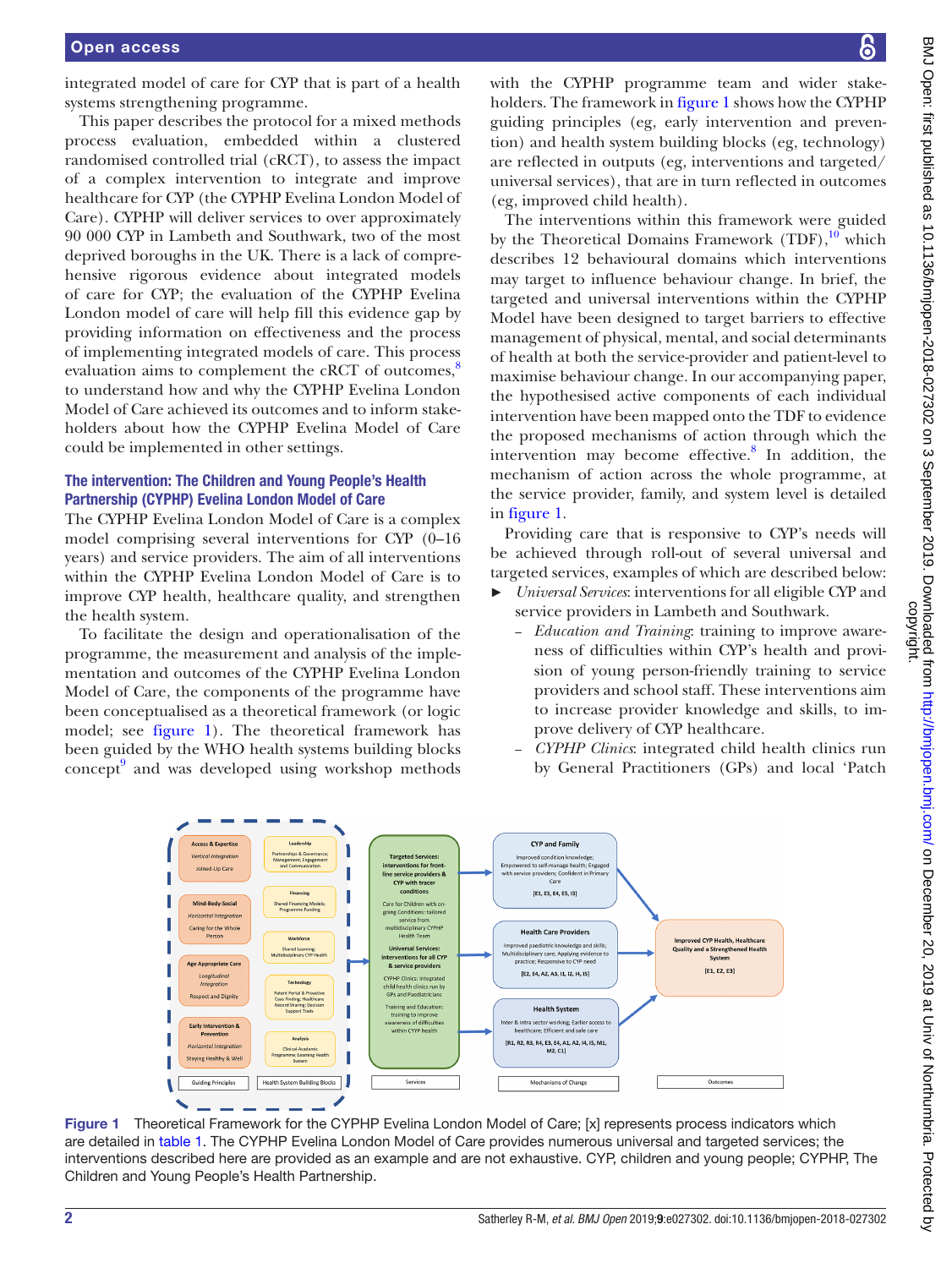Paediatricians' in primary care settings. These clinics are typically for CYP who would otherwise have been referred to hospital for an outpatient appointment with a general paediatrician. This intervention provides shared learning opportunities to develop service provider competence, and encourages team working between primary and secondary care, to provide better quality care and earlier access to healthcare for CYP.

- ► *Targeted Services*: interventions for eligible CYP with prespecified tracer conditions (asthma, eczema, epilepsy, constipation). Tracer conditions were chosen as they are examples of long-term and common conditions, which will provide generalisable lessons about improving outcomes for CYP with ongoing conditions. The intention is to design a generalisable model of care for CYP with common and chronic conditions as part of a health system response to the epidemiological transition to chronic disease.
	- *Care for CYP with ongoing conditions*: CYP with tracer conditions are eligible for a tailored clinical service delivered by the multidisciplinary CYPHP Health Team in primary and community settings. Care includes heath promotion, preventative and reactive care and all decisions are documented and shared with GPs through electronic health records. Through the CYPHP Clinical Team, we anticipate that CYP motivation and goals will be targeted, changing CYP's perceived competence and knowledge, allowing self-management of health.

To aid implementation of the CYPHP Evelina London Model of Care, regular meetings with primary and secondary care providers, local Clinical Commissioning Groups, GP Federations and materials to aid implementation using established behaviour change techniques were used. The implementation of the CYPHP Evelina London Model of Care across Lambeth and Southwark will occur in stages. This phased roll-out allowed the application of an opportunistic cRCT design, where for the first stage (approximately 2years) GP practices are randomised to be offered either the CYPHP model (ie, delivery of targeted and universal services to eligible CYP) or enhanced usual care (ie, delivery of universal services only to eligible CYP). Details of the evaluation design are presented in the accompanying protocol paper.<sup>8</sup>

In summary, the evaluation has four component parts: the outcome evaluation consists of a pseudoanonymised population-based evaluation for all CYP in participating GP practices to explore changes in health service use across control and intervention arms; an evaluation of CYP with selected tracer conditions to understand changes in health and healthcare across control and intervention arms; and an economic evaluation to assess the costs of delivery and cost effectiveness of the CYPHP Evelina London Model of Care across tracer conditions. Alongside the outcome evaluation, a nested process evaluation, detailed in this paper, aims to understand how and why the CYPHP Evelina London model is effective

or ineffective in achieving health, healthcare and health service use outcomes and to identify contextually relevant strategies for successful implementation as well as practical difficulties in adoption, delivery and maintenance to inform wider implementation.

# The process of implementing a new clinical service

The process evaluation will focus on measures of implementation success, including reach, fidelity, adoption and maintenance of the CYPHP Evelina London Model of Care. Implementation science specifically looks at ways to enhance and promote the uptake of research findings and evidence-based practices into routine healthcare; implementation evaluation is therefore a key component of a comprehensive process evaluation for a complex intervention evaluation. $1112$  Variation in implementation of the CYPHP Evelina London Model of Care is inevitable, due to multiple intervention components, diverse contexts and participants. Practices' differing characteristics influence their care arrangements for CYP and will affect the roles and expectations of clinical and administrative staff. Similarly, patients' previous experience and expectations of care affects care-seeking behaviour. These differences, in the context of evolving local healthcare environments, policies and priorities may affect the successful implementation of the new model of care.<sup>[13](#page-6-7)</sup>

Process evaluations need to be designed, delivered and analysed within a theoretical framework to allow clearer articulation of research questions, validated instruments to assess outcomes and theory-driven explanations for success or failure of implementation efforts. This is essential to understand the mechanisms which underlie the programme's effectiveness and to application in other populations and settings. Glasgow's RE-AIM Framework<sup>[14](#page-6-8)</sup> proposes five domains that can influence the implementation of new services across a range of stakeholders. The framework's five domains guide the assessment of:

- 1. *Reach*, which captures the percentage of people from a given population who participate in a programme and describes their characteristics.
- 2. *Effectiveness*, which refers to the positive and negative outcomes of the programme
- 3. *Adoption*, which is generally defined as the per cent of possible settings (eg, organisations) and staff that have agreed to participate in the programme.
- 4. *Implementation*, which is an indicator of the extent to which the programme was delivered as intended and its cost.
- 5. *Maintenance*, which, at the individual level, reflects maintenance of the primary outcomes (>6 months).

The RE-AIM Framework has been applied to understand intervention impact across a variety of healthcare settings and acknowledges the value of qualitative data to complement quantitative measures. $15$  The core aspects of the RE-AIM Framework will be incorporated into our process evaluation and used to understand the interpretation of qualitative findings.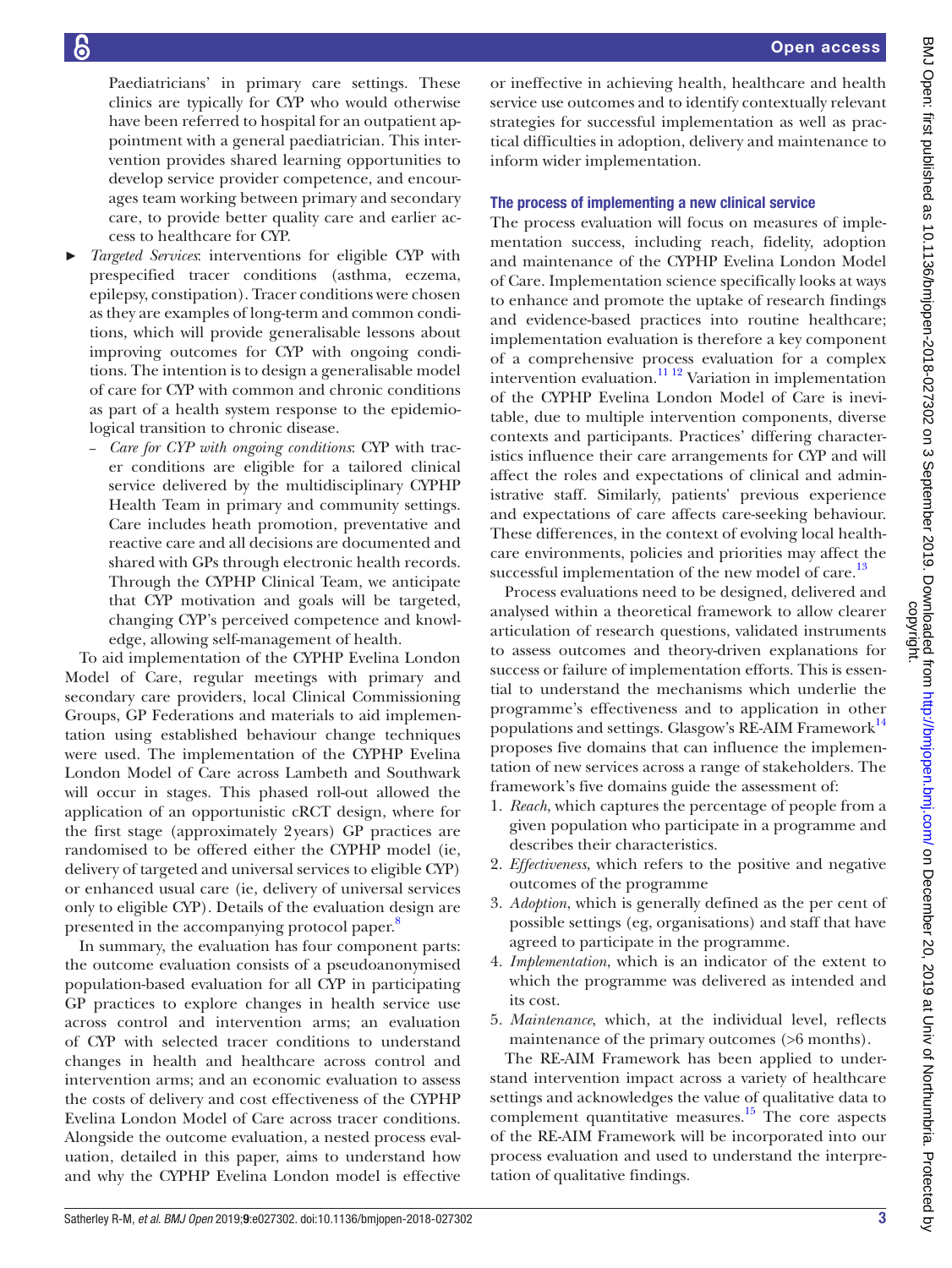## Aim

The overall aim of the CYPHP process evaluation is to better understand how and why the CYPHP Evelina London Model of Care was effective or ineffective; to identify contextually relevant strategies for successful implementation and to identify practical difficulties and facilitators in adoption, delivery and maintenance to inform wider implementation. The overarching questions guiding the evaluation for the CYPHP Evelina London model of care are:

- 1. What factors contribute to the effectiveness (or ineffectiveness) of the CYPHP Evelina London Model of Care?
- 2. What factors contribute to successful or challenging implementation across study sites?

#### **METHODS**

#### Patient and public involvement

The CYPHP Evelina London Model was developed with key stakeholders including CYP, carers, front line practitioners and health service commissioners. Stakeholders were involved in the development of the theoretical framework for CYPHP, identification of research questions and refining the research methodology, including the development of questions for qualitative interviews and focus groups.

#### Setting/target groups for process evaluation

The intervention components of the CYPHP Evelina London Model of Care are situated in primary care settings and the community. These interventions target service providers (GP receptionists, practice nurses, primary care providers), CYP and families. Commissioners of healthcare services in Lambeth and Southwark are not directly targeted by the intervention components, but as influential participants, they are included in the process evaluation.

#### Data collection

The process evaluation will use a mixed methods approach to data collection and analysis. We will use the following methods of data collection: (1) surveys of all stakeholders; (2) analysis of routine clinical and administrative data; (3) interviews and/or focus groups with stakeholders and (4) a review of policy documents during the planning and delivery of the CYPHP Evelina Model of Care. Data collection will be guided by the RE-AIM framework. The process indicators as per the RE-AIM framework are mapped into the logic model and presented in [table](#page-4-0) 1.

#### Surveys of all stakeholders

All primary care service providers participating in the intervention arms of the CYPHP Evelina Model of Care will be invited to complete the Normalisation Process Theory tool  $(NoMAD)$ <sup>16</sup> Normalisation Process Theory  $(NPT)^{17}$  focuses on the implementation of new practices and how these new practices become embedded

and sustained in their social contexts. The NoMAD is the NPT's accompanying tool. The NoMAD tool consists of 23 items that measure the process of implementation from the perspectives of professionals directly involved in implementing complex interventions. The NoMAD tool was selected as it is the first validated measure to assess implementation processes and can be used across multiple stakeholders and settings, providing insight into the adoption of new services at the service provider level. In addition, routinely collected service satisfaction data from CYP and family surveys will be audited to assess satisfaction with the CYPHP services. Surveys will be distributed across service provider and commissioner channels across Lambeth and Southwark (eg, GP events, mailing lists and locality meetings), after implementation of the full CYPHP Evelina London Model of Care. The quantitative data collected from the NoMAD tool and service satisfaction questionnaires will be analysed using descriptive statistics.

## Routine clinical and administrative data

Routinely collected data will be used to assess the proportion of service users and service providers who participate in each part of the CYPHP Evelina Model of Care (outlined in [figure](#page-1-0) 1). Outcomes of service users who receive any element of the CYPHP Evelina London Model of Care and description of any relevant adverse clinical events will be documented (as detailed in [table](#page-4-0) 1).

GP practices in the intervention arm will be profiled for size, organisational characteristics, GP characteristics (eg, number and whole time equivalent of GP partners and salaried staff, years qualified, proportion who have additional paediatric qualifications or special interests in child health) and the number of patients registered with the practice. This will facilitate assessment of practice context and effects of contextual variation. The quantitative data collected from all practices will be analysed using descriptive statistics to provide information about the differential implementation rates of the intervention components of the CYPHP Evelina London Model of Care. This will be related to trial outcomes and will facilitate comparison of practices regarding implementation fidelity and reach.

#### Interviews and/or focus groups with all stakeholders

Qualitative data will be collected through interviews and focus groups with commissioners, service providers, CYP and families who have participated in any component of the intervention arm of the CYPHP Evelina Model of Care. CYP and families will be invited to take part in a focus group or interview after discharge from the CYPHP Evelina London Model of Care. Children under 12 years will only participate alongside their carer. Families will be reimbursed for any travel expenses, but no other form of incentive will be offered.

Sampling will be purposive rather than statistical, to include CYP and families from diverse settings with a wide range of circumstances that may influence responsiveness and accessibility to healthcare. Families will be contacted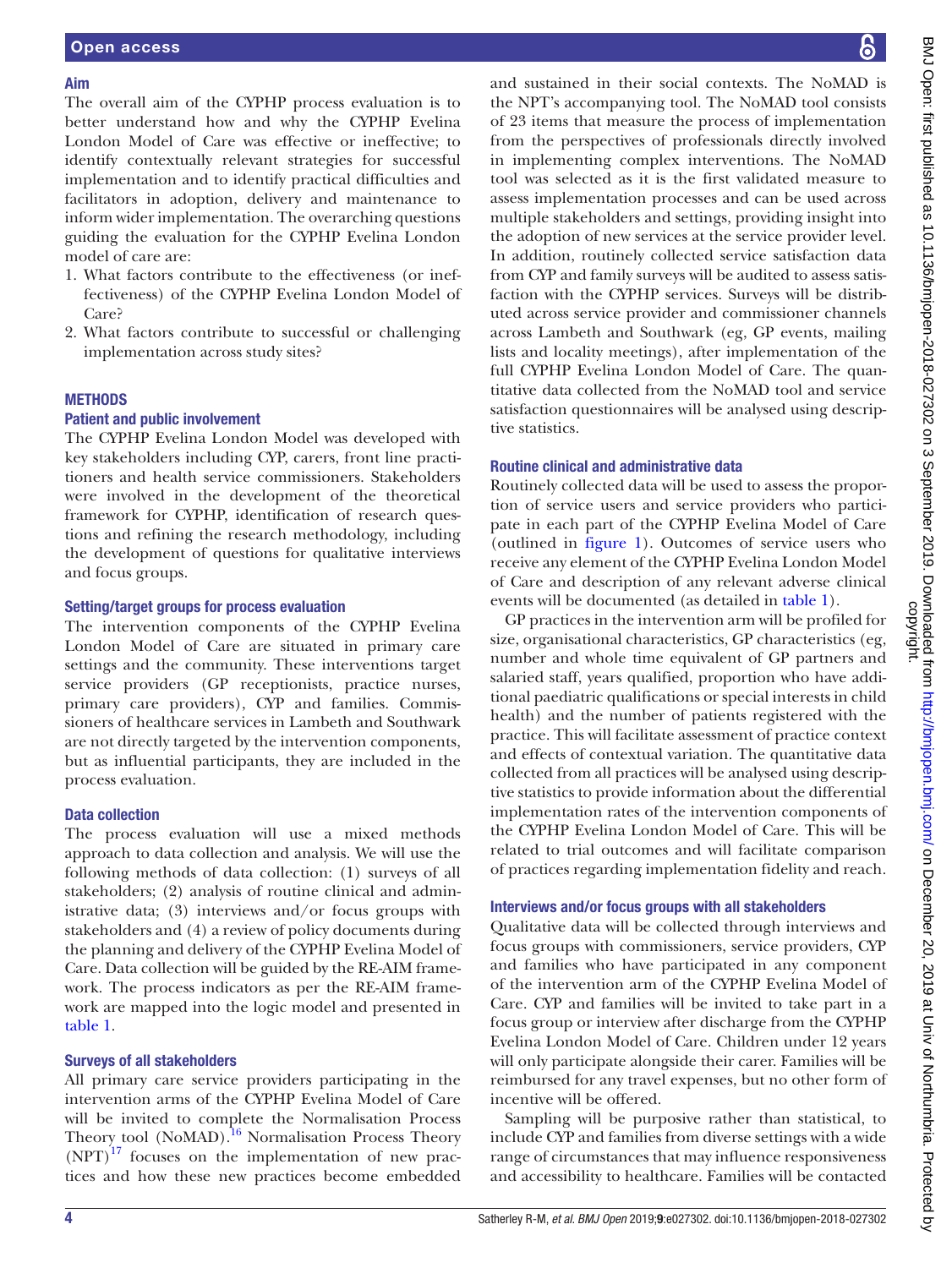<span id="page-4-0"></span>

| <b>Table</b>        | Specification of the process evaluation                                                                                                                     |                                                                                                                                                                                                                                                                                                                                                                                                                                                                                                                             |                                                                                                                                                                                                                                                                                                                                                                                                                                                                                                                                                                                                                                                                                                                                                                                                                                                                                                                |
|---------------------|-------------------------------------------------------------------------------------------------------------------------------------------------------------|-----------------------------------------------------------------------------------------------------------------------------------------------------------------------------------------------------------------------------------------------------------------------------------------------------------------------------------------------------------------------------------------------------------------------------------------------------------------------------------------------------------------------------|----------------------------------------------------------------------------------------------------------------------------------------------------------------------------------------------------------------------------------------------------------------------------------------------------------------------------------------------------------------------------------------------------------------------------------------------------------------------------------------------------------------------------------------------------------------------------------------------------------------------------------------------------------------------------------------------------------------------------------------------------------------------------------------------------------------------------------------------------------------------------------------------------------------|
| dimension<br>RE-AIM | Definition                                                                                                                                                  | Question                                                                                                                                                                                                                                                                                                                                                                                                                                                                                                                    | Process indicators (mapped to logic model)                                                                                                                                                                                                                                                                                                                                                                                                                                                                                                                                                                                                                                                                                                                                                                                                                                                                     |
| Reach               | Per cent and representativeness of individuals<br>receiving the CYPHP Evelina London Model of<br>Care, of total eligible service users                      | were stakeholders engaged with and aware of the CYPHP model?<br>London Model of Care? Were those reached representative of the<br>were the barriers to recruitment/retention? To what extent<br>How many CYP participated in or were exposed to the CYPHP<br>programme? What proportion of those targeted were reached?<br>Are those who are most at risk reached by the CYPHP Evelina<br>I population?<br>overal<br>What                                                                                                   | CYPHP (eg, age, condition, location and socioeconomic breakdown) [R1]<br>Interviews with CYPHP managers, service providers and commissioners<br>Comparison of demographic and health profiles of CYP participating in<br>services and method of recruitment; data on CYP characteristics within<br>CYPHP vs CYP eligible vs population of Lambeth and Southwark [R2]<br># of CYP accessing CYPHP services/# eligible for targeted CYPHP<br>(eg, barriers to recruitment/retention) [R3]<br>Δ<br>Λ<br>Δ                                                                                                                                                                                                                                                                                                                                                                                                         |
| Effectiveness       | Care on trial outcomes (reported elsewhere)<br>Impact of CYPHP Evelina London Model of<br>[E1, E2]; fidelity of delivery                                    | outcomes? What explains variation in trial outcomes across sites?<br>are stakeholder's perceptions of factors contributing to<br>are the conditions and mechanisms that lead to trial<br>effectiveness (or ineffectiveness) of trial outcomes?<br>Are there any unintended consequences?<br>What a<br>What a                                                                                                                                                                                                                | clinical assessment; time from review to clinical assessment; rates of CYP<br>Interviews/focus groups with CYP, commissioners and service (eg, key<br># of care plans; adherence to clinical guidelines; time from review to<br>components to ensure behavioural change) [E4, E5]<br>discharge [E2]<br>▲                                                                                                                                                                                                                                                                                                                                                                                                                                                                                                                                                                                                       |
| Adoption            | Proportion and representativeness of settings,<br>commissioners and providers willing to adopt<br>(or commission) the CYPHP Evelina London<br>Model of Care | there differences between GP practices and service providers that<br>To what extent are intended stakeholders adopting and complying<br>proportion of targeted GP practices adopted CYPHP? Are<br>affects stakeholder participation?<br>with the CYPHP programme?<br>do not adopt CYPHP?<br>do or<br>What<br>What a                                                                                                                                                                                                         | service providers to guide interviews with high adopters and low adopters.<br># of GP practices adopting targeted CYPHP services/# of GP practices<br>Review of implementation records/logs, NoMAD surveys completed by<br>targeted for CYPHP; data on GP characteristics within CYPHP (eg,<br>location, staff numbers, patient numbers) [A2]<br>[A1, A3]<br>Л<br>Δ                                                                                                                                                                                                                                                                                                                                                                                                                                                                                                                                            |
| Implementation      | London Model of Care is delivered as planned<br>The extent to which the CYPHP Evelina                                                                       | Who completed the CYPHP intervention work and how this work is<br>CYPHP services are delivered to CYP and service providers?<br>activities are needed to implement and maintain the CYPHP<br>To what extent is the CYPHP model being delivered as planned?<br>willingness to implement/commission CYPHP services again?<br>is the overall satisfaction with CYPHP services and the<br>is the acceptability, feasibility and affordability of the<br>programme?<br>programme?<br>done?<br>What i<br>What a<br>What<br>What i | Interviews with service providers, CYP and commissioners (eg, satisfaction<br># of CYPHP intervention services provided (eg, number of clinics, training<br>Interviews with service providers and commissioners (eg, implementation<br>Data on activities as they occur and compare to activities detailed in the<br>logic model. Discrepancies and potential reasons for these will be noted<br>processes) and economic analysis on cost of implementing the CYPHP<br>Evelina London Model of Care programme (detailed elsewhere <sup>s</sup> ) [/5]<br>implementation processes); NoMAD surveys completed by service<br># of CYP completing baseline and follow-up health checks in the<br>with service) and service feedback and satisfaction surveys [13]<br>appropriate time frames; interviews with service providers (eg,<br>sessions, support packs distributed) [11]<br>providers [12]<br>▲<br>▲<br>▲ |
| Maintenance         | Sustainability of the CYPHP Evelina London<br>Model of Care at individual, setting and<br>geographical/administrative levels                                | are service managers and commissioner intentions to continue<br>and/or incorporation of integrated care for CYP into future business<br>How have aspects of the model been incorporated into usual care<br>integrated care services for CYP, and what are the barriers to<br>maintaining this way of working?<br>planning?<br>What                                                                                                                                                                                          | Interviews with service providers and commissioners (eg, intentions to<br>continue CYPHP and other integrated care services) [M1]<br>Review of policies and business plans [M2]<br>$\blacktriangle$                                                                                                                                                                                                                                                                                                                                                                                                                                                                                                                                                                                                                                                                                                            |
| Context             | Evelina London Model of Care implementation<br>Healthcare context throughout the CYPHP<br>period                                                            | How has the current healthcare environment across Lambeth and<br>Southwark influenced the outcomes of the CYPHP trial?                                                                                                                                                                                                                                                                                                                                                                                                      | providers across local, national and international, with a focus on tracer<br># and type of healthcare policies introduced to target CYP and service<br>conditions [C1]                                                                                                                                                                                                                                                                                                                                                                                                                                                                                                                                                                                                                                                                                                                                        |
|                     |                                                                                                                                                             | X  represents process indicators which are mapped onto figure 1.<br>CYP, children and young people; CYPHP, The Children and Young People's Health Partnership; HCP, healthcare provider; NoMAD, Normalisation Process Theory Sca                                                                                                                                                                                                                                                                                            |                                                                                                                                                                                                                                                                                                                                                                                                                                                                                                                                                                                                                                                                                                                                                                                                                                                                                                                |

 $\delta$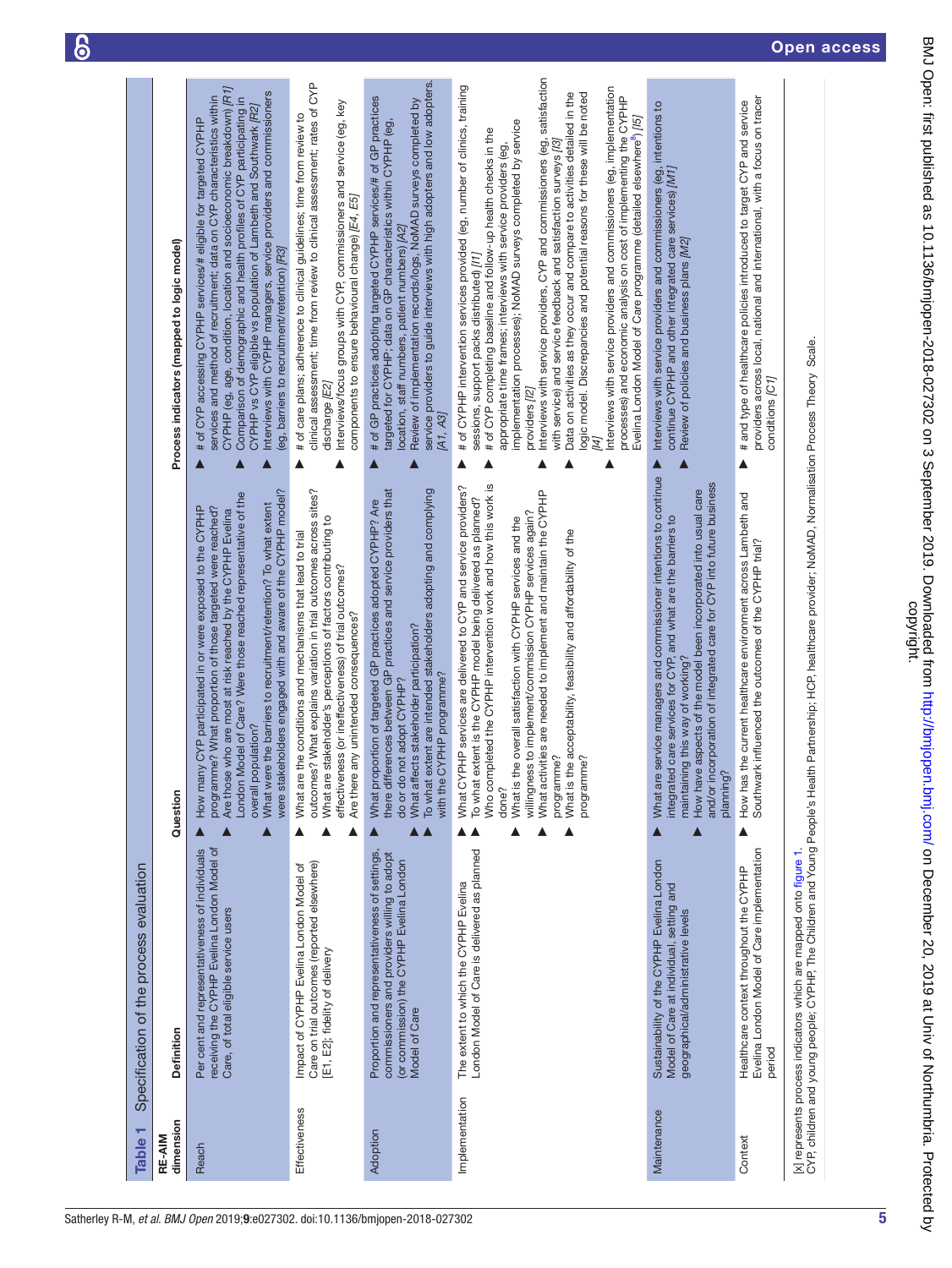via the researcher, who is blinded to time, intensity or outcome of treatment.

Topic guides aim to elucidate narrative data on: the experience of CYPHP interventions, healthcare use, self-management and perspectives on care. A range of appropriate art-based methods (eg, pipe cleaners, drawing, puppets) will be used to engage younger children in the discussions[.18](#page-6-12) A facilitator, who is experienced in working with CYP and families, will guide discussions, which will be audio-recorded.

Primary care service providers involved in the delivery of the CYPHP Evelina London Model of Care will be invited to take part in one-to-one interviews. Completion of NoMAD surveys and administrative data (previously described) will be used as an indicator of engagement and implementation strength to inform recruitment of service providers to these interviews. This will result in sufficient heterogeneity to provide examples of relatively poor and good adoption, delivery and maintenance and will allow us to identify barriers and facilitators to implementation and to generate hypotheses about factors that may be associated with differing outcomes. Topic guides explore common issues when working with the CYPHP Evelina London Model of Care, the perceived effectiveness of the model, the use and understanding of the model of care and changes in practice attributed to the model of care.

Topic guides for interviews with commissioners of healthcare services in Lambeth and Southwark are designed to elicit perceptions on the motivation for commissioning child health service programmes including the CYPHP Evelina London Model of Care, the ambitions for the model of care and the facilitators and barriers to commissioning healthcare services within Lambeth and Southwark.

Analysis of qualitative data will be largely inductive, drawing on the principles of thematic analysis, but informed by the RE-AIM Framework.<sup>[19 20](#page-6-13)</sup> Inductive themes will emerge through repeated examination and comparison; tabulation and mapping. In reports, they will be illustrated with anonymised verbatim quotes from participants.

## Review of policy documents

Information relating to the context of the trial that may affect the implementation and/or outcomes of the CYPHP Evelina London Model of Care will be documented. In addition, a review of policy documents over the duration of the CYPHP trial will take place. Information will be reviewed and relevant information extracted into a timeline. The timeline will be available to consult when results from other sources (both quantitative and qualitative) begin to emerge, to understand patterns appearing in those data over time and between health centres and catchment areas.

## Triangulation of data sources

Credibility and validity will be maximised through cross verification and exploration of differences between the

outcomes of the various methods. This takes place in four ways:

- 1. Maximising validity in analysis of qualitative data within the research team by techniques such as discussing coding, constant comparison, accounting for deviant cases, systematic coding.
- 2. Triangulation of interviews with results from the No-MAD questionnaire, exploring and accounting for differences.
- 3. Mapping the perspectives of commissioners, service managers, healthcare providers, CYP and caregivers to give a complete view of stakeholder perspectives.
- 4. Conducting multiple focus groups sampled from service user, managers and commissioners in different GP clusters.

# Ethics and dissemination

This process evaluation has been reviewed by NHS REC Cornwall & Plymouth (17/SW/0275). The study has been registered with Clinicaltrials.gov (Identifier: NCT03461848; pre-results). The results of the study will be disseminated via presentations at local, national and international conferences, peer-reviewed journals and workshops with all stakeholders. The findings of this process evaluation will be crucial for scaling up implementation both within and outside of the boroughs of Lambeth and Southwark, London.

# **DISCUSSION**

Current paediatric healthcare models were developed to deliver acute inpatient and high intensity specialist services rather than high quality care for children with long-term conditions who need multidisciplinary, coordinated and planned care to prevent illness and disease complications and to maximise well-being and developmental potential.<sup>7</sup> As a result, integrated care models have been proposed as a solution to improve child health services worldwide.<sup>[5](#page-6-2)</sup> Integrated care models have the potential to make an important contribution towards improving child health. Although this hypothesis is plausible and is the basis of a great deal of policy, evidence is still indirect and limited. Therefore, a thorough evaluation of the processes through which such integrated care programmes for CYP are implemented is timely and important.

While we have made every effort to ensure the rigour of the process evaluation, the assessment of fidelity largely relies on self-report through service provider interviews and/or questionnaires. Service providers may be reluctant to talk about unwillingness to deliver intervention components or may not have the skills or be comfortable to rate their own competence. Piloting interview guides has enabled us to improve these procedures to reduce the risk of social desirability bias. Our purposive sampling methods will collect data from an array of participants and ensure data collection will continue until saturation.